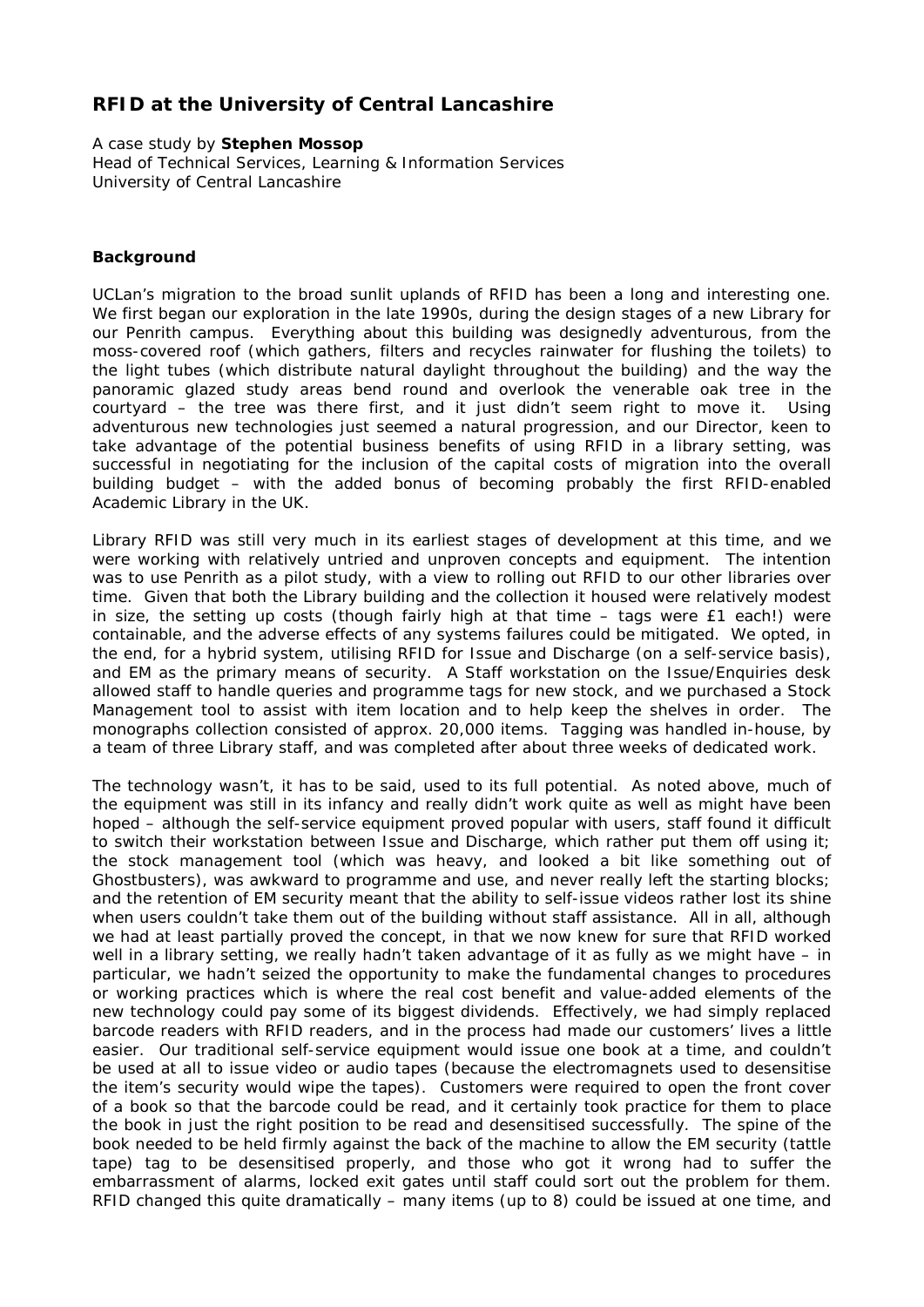videos etc could also be issued, since the security element in the RFID tag was switched on or off electronically, rather than by magnets. The benefits to the customer were obvious and popular – transactions, individually or in bulk, were much faster and easier using RFID rather than barcode reading EM equipment, and the range of stock that could be self-issued had been very usefully extended.

We had, in addition, learned some valuable lessons from the experiment. 'Self-service' as a general concept had certainly proved popular with our customers, and we now knew that RFID as a technology could work well in a library setting. However, we, and the industry, now knew that if RFID as a tool was to make anything like the impact in libraries as it had in the logistics industry, for example, it was going to have to work much harder to justify the expense and effort. The equipment was going to have to evolve in terms of reliability, flexibility and range; the cost of tags would have to reduce to a more acceptable level, and – most importantly – the ways in which it could be used would have to be fundamentally reconsidered. 'Novel' might be nice, 'clever' might make you feel warm and fuzzy – but 'smarter' was the only way RFID was going to earn its living.

While our Penrith library continued to operate RFID, we opted to develop and extend our range of Barcode/EM self-service equipment at our main Library in Preston. Customers were beginning to demand longer and longer periods of access to the Library building and its facilities, and much of our effort was devoted to finding ways to satisfy this growing demand without incurring additional costs in terms of staffing. We felt very strongly that just opening the building for more hours would be insufficient, and that our customers should continue to have the fullest possible access to resources that we could arrange, whether or not staff were available – so, in terms of borrowing and returning library stock, while we continued to offer a staffed issue desk service on a  $9$  to 5 basis, and a similar but more limited service on evenings and weekends during term, our growing range of self-service equipment enabled us to extend our opening hours eventually to 24 hours.

By the middle of 2007 our suite of equipment included 6 3M self-issue machines, a 2CQR Returns Unit and 5-bin sorter (all using barcodes for item recognition, and EM for security), and (since our rules dictate that no borrowings can take place whilst fines remain unpaid), a Lorensbergs Fines Payment Kiosk. Whilst this didn't cover absolutely everything (videos, closed collections, etc), it did enable customers to have full 24/7 access to the majority of resources, including borrowing and return facilities.

In terms of RFID, we watched and waited – keeping in close contact with the industry, and influencing, wherever we could, the development of an increasingly useful set of tools.

## **Current Developments**

There's never a 'best time' to adopt any new technology – today's facilities are always better, cheaper and faster than yesterdays, but whatever you buy today is almost guaranteed to have been superseded by something even more ideal by the time tomorrow comes. In the end, you just have to proceed when the time seems right for you – when what is available will adequately fulfil your requirements for the short to medium term. By the end of 2006 we judged that the range, accuracy and reliability of RFID-enabled equipment had matured sufficiently to offer a viable and cost-effective alternative to our existing EM tools, and in consequence we were now comfortable in proceeding with our plans for migration. The timing was also influenced by our judgement that not only were equipment costs becoming more realistic (the cost of tags, for example, had dropped from £1 to about 25p), but that the additional facilities offered by technology would be of great assistance in the implementation of several important organisational strategies – to the extent that further procrastination might well have a negative effect on our ability to fulfil our ambitions in several key areas.

As with many other institutions, we were under pressure to offer increasingly high performance levels in terms of efficiency, effectiveness, relevance and value for money. We addressed this first by reviewing our internal strategies to ensure that they aligned with and fully supported the University's academic aims and objectives, and then we set about a root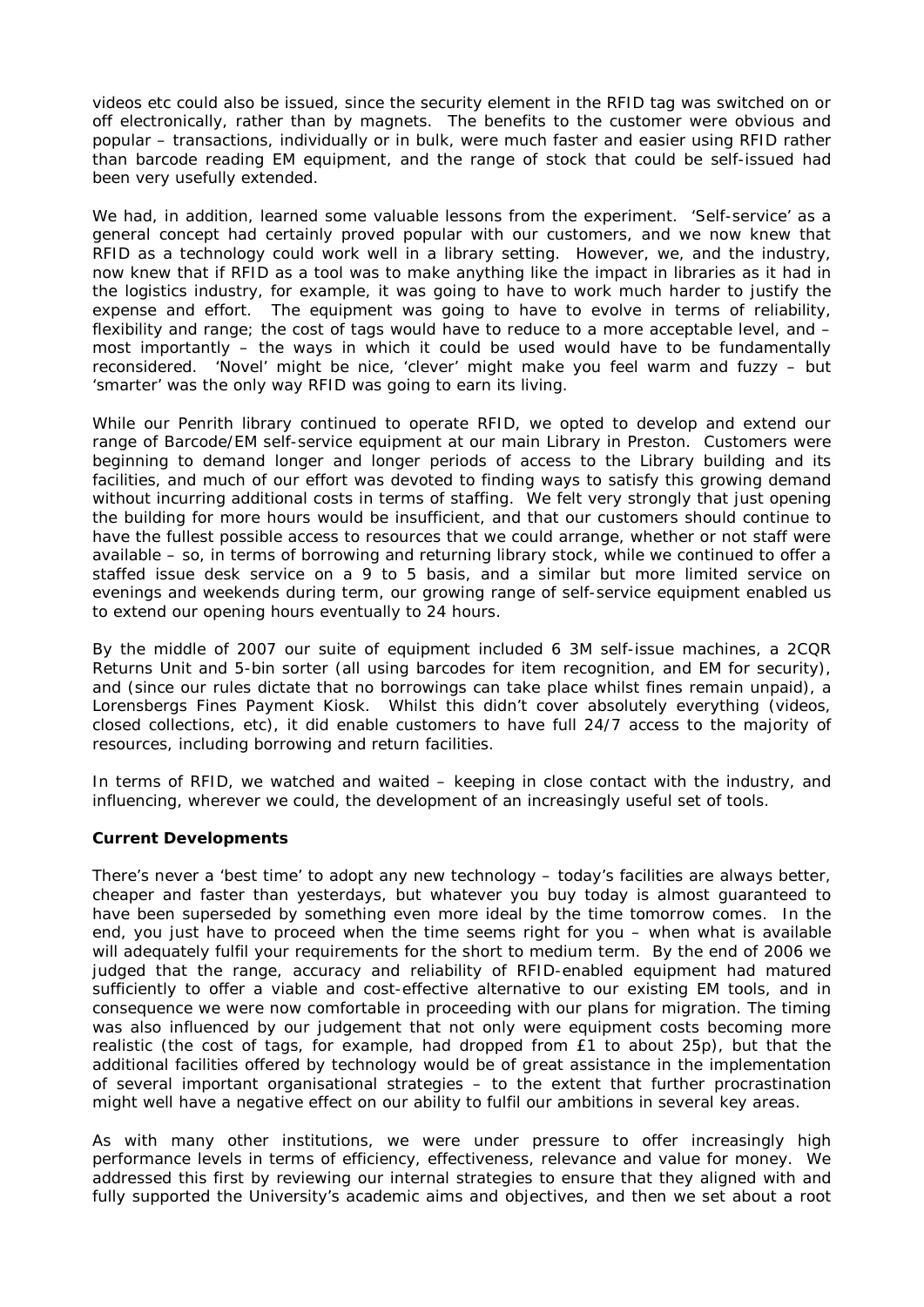and branch restructuring exercise to ensure that we were in the best possible shape to deliver the best possible service to our customers – the backbone of which was a far greater emphasis than ever before upon the 'soft' elements of the service, strongly supported by enhanced collections of both traditional and electronic stock. Effectiveness and relevance was addressed by increased investment, in terms of staff time and skills, in delivering high levels of support and training in the areas of information literacy, information discovery, research skills, etc, and, in terms of materials, by increased investment in reading and research materials of all types. Value for money assessments, of course, are achieved by estimating Value and balancing this with Money – value, in our case, was calculated using an equation involving Effectiveness, Efficiency and Relevance, and justifying this against the Money invested in the service. The calculations were aided dramatically by the external imposition of a 10% cut in our staffing budget – which forced us to adopt even more dramatic solutions in terms of efficiency, since we were then faced with supporting our new, revitalised, reemphasised service with fewer bodies on the ground. One obvious solution to this dilemma was to increase even further our reliance upon self-service equipment, and to increase our use of technology to support other staff-intensive areas such as the location of lost or reserved items, etc. Under these circumstances, the facilities offered by RFID, over and above those offered by Barcode/EM equipment, became an irresistibly attractive proposition. We desperately needed to take advantage of the enhanced stock management tools, both to locate items and to undertake stock-checks; and we certainly needed to be able to issue every possible type of loanable item via self-service – including video and audio tapes, which had been a major source of irritation previously, and certain of the 'closed' collections. So far, we had been unable to close the Issue Desk because of the need to issue items which could be handled through self-service. We now needed to release staff for other duties.

In designing our migration strategy, we decided at a very early stage that we needed to build in as much flexibility as possible. Although of course our first consideration was to replicate and enhance the network of self-service issue and return facilities we had carefully constructed using Barcode/EM, our ambitions went far wider than that. We had ideas for a whole range of RFID-enabled services, and wanted to be able to make use of the most appropriate equipment for our purposes - to which end we might well want either to pick key products from, or develop them with, a variety of different suppliers and manufacturers. The implications of this, of course, is that whatever piece of equipment we chose would have to be able to interact seamlessly with our tags. That sounds like quite a simple problem to get over – wrong! Although tags are probably the most fundamental of all RFID equipment, and in essence are almost identical no matter which factory they're made in, they change dramatically once programmed. It seemed, when we looked into it, that pretty well every equipment manufacturer uses a different programming standard – very effectively making it almost impossible for non-proprietary equipment to read their tags.

'Standards' for RFID in Libraries have been under debate for some time, and while no clear definition has as yet emerged it seems likely that a derivative of the existing 'Danish' standard might well prevail. The first challenge we faced, then, was to identify a tag supplier whose product most resembled what seemed to be the emerging ISO standard. This took some time, and a great deal of research and investigation as part of our tendering process. In the end, however, we selected the supplier whose product we felt most closely matched the specification, and who seemed most open to sharing the details of their specification with others. We took delivery of half a million tags, together with the necessary conversion equipment, during the autumn of 2007. Whilst the majority of these were book tags, we had also included a reasonable number of tags to suit CDs and DVDs, videos and audio tapes. The CDs and DVDs presented particular problems in their own right, in that they had long been recognised as 'problematic', and very difficult to cope with in terms of RFID. If we were to achieve the almost 100% self-service target we had set ourselves, we knew that solving this issue would be key to our success. We had never been able to allow self-service for videos and other magnetic media, so the automatic ability to do so by using RFID would be a massive step forward for us – however, magnetic media items are diminishing very quickly in importance, superseded in large part by CDs and DVDs. It would have been a supreme irony if we could not now facilitate their self-issue and return due to a novel conflict of technologies, but through experimentation and development with several manufacturing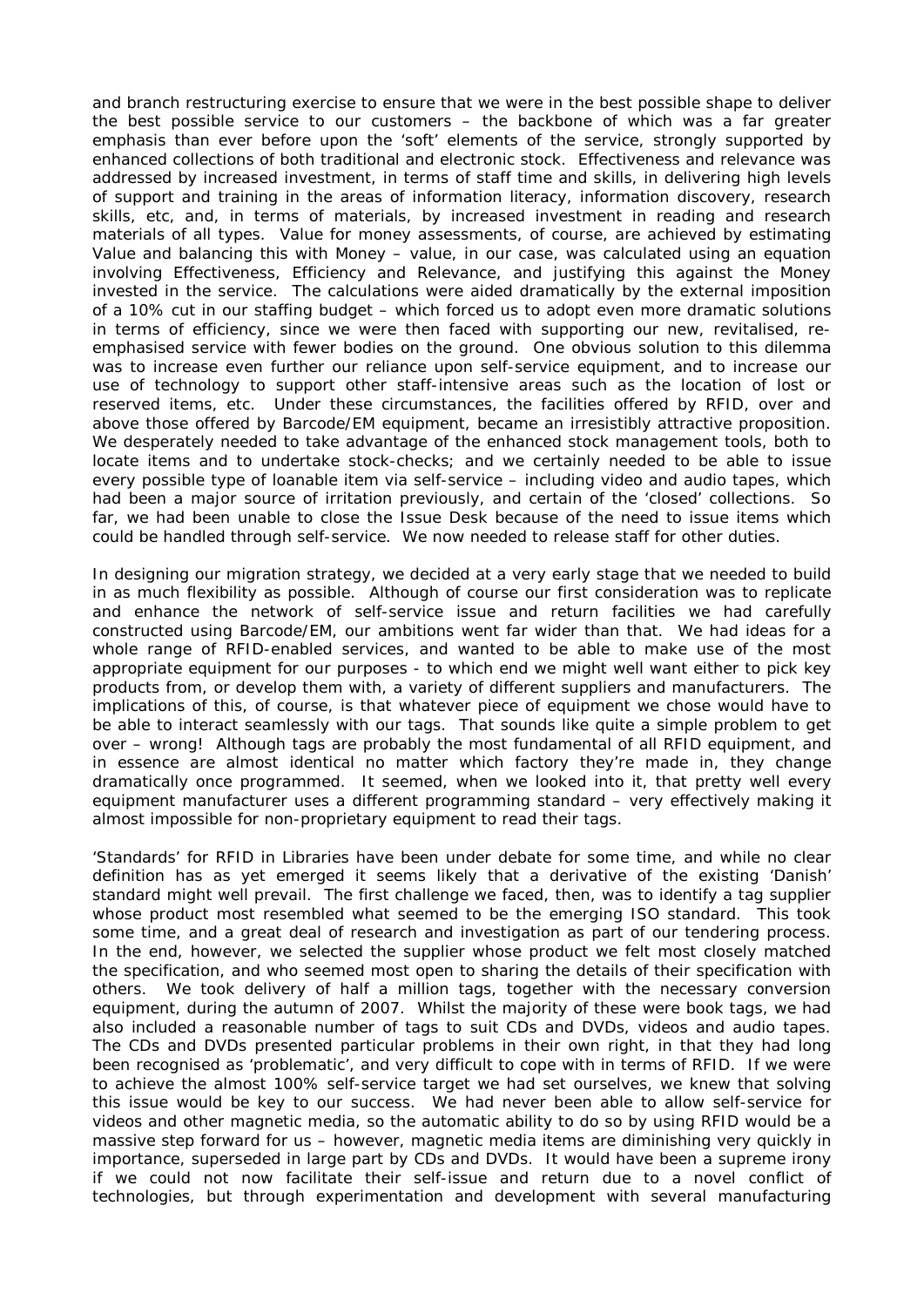partners, we are confident that we have been able to reduce any negative impact to a bear minimum. Another important point to consider, in terms of standards, was what would happen if we found ourselves stranded between the Danish standard (or at least our supplier's version of it) and the final version dictated by the emerging ISO standard? To build in as much insurance against this (quite likely) possibility as we could, we exhorted guarantees from our equipment suppliers. 2CQR, for example, who supplied our Returns equipment, have assured us that they will supply software which will not only recognise both standards but will convert our tags to whatever standard finally emerges. 3M, who now supply our Issue and Security equipment, have assured us that their equipment will be programmed to read both standards. Nobody can read the future, we can only do our best to build in sufficient contingency arrangements to insure against adverse change.

Obviously installing and programming half-a million RFID tags is not an exercise to be rushed into. We had considered the merits of using Library staff to perform this function, but for a range of reasons (some political, and some logistical), we elected in the end to contract-out this element of the project. Following a tendering process, we selected a small but well respected specialist tagging company, a decision based as much on their reputation as upon their competitive price. The Tagging Team (Mike and Martin Parsons) began their operation on  $4^{th}$  February, and brought it to a successful conclusion on  $30^{th}$  June – remarkably, a full month ahead of schedule. Quality control was a major concern for us. Although we had worked hard to ensure that our 'front of house' colleagues were comfortable that RFID would offer major improvements for our customers, they needed to be certain that RFID would at least match, if not outstrip the current facilities in terms of accuracy. Our EM and barcodereading machines were, after all, tried and trusted tools – with RFID we had an opportunity not only to make it easier and faster for our customers to borrow and return items, but to widen the range of self-service-friendly items to include magnetic media, etc., which we had previously been unable to allow on the grounds of possible damage from the equipment. Although we could test and reassure ourselves that shelf-ready new stock from our suppliers was properly tagged and programmed, it seemed inevitable (given the number of items) that some mistakes would occur during the retrospective tagging project. The last thing we needed was to find that any improvement in range and scope had been offset by untagged or improperly tagged items – we had found from previous experience that our staff needed to be able to trust the equipment, and to have confidence in its accuracy and reliability before they could 'sell' it effectively to their customers. Without that their trust in the equipment would evaporate, and any lack of enthusiasm would very quickly be transmitted to our customers. A robust quality control regime was initiated, designed jointly by ourselves and the tagging team, and colleagues from all sections of the Library were invited to take part. In the event, very few failures were identified, and were quickly rectified. The effect of involving our staff closely in this process, though, was a very beneficial raising of confidence levels and the development of a strong and lasting sense of ownership of the project.

A number of factors influenced our decision-making as we began the next phase of the project, the selection and installation of RFID equipment. We had just embarked on a series of major projects to modernise the Library building, the first phase of which included the total transformation of the Ground Floor to create a sector-leading Student Learning Zone. Our existing range of self-service equipment (consisting of six 3M self-issue machines, a 2CQR Returns Unit and 5-bin sorter, and a Lorensbergs Fines Payment kiosk) had proved extremely useful and very popular with our customers, but we had always needed to retain a staffassisted facility to handle those transactions (mainly magnetic media items) which could not be facilitated through our EM equipment. Our ongoing RFID migration programme, however, had enabled us to remove the last barriers to full self-service. Our traditional Issue Desk could now be removed completely, and staff resources redeployed to more actively customersupportive roles. We would henceforth rely entirely upon self-service for all 'circulation' transactions.

As illustrated above, our Library modernisation programme involved not only some major alterations to our physical infrastructure, but some really fundamental changes to the way we work as a Library – with the focus very strongly upon delivering top class customer service and support, reinforcing and building upon already high performance levels in this area.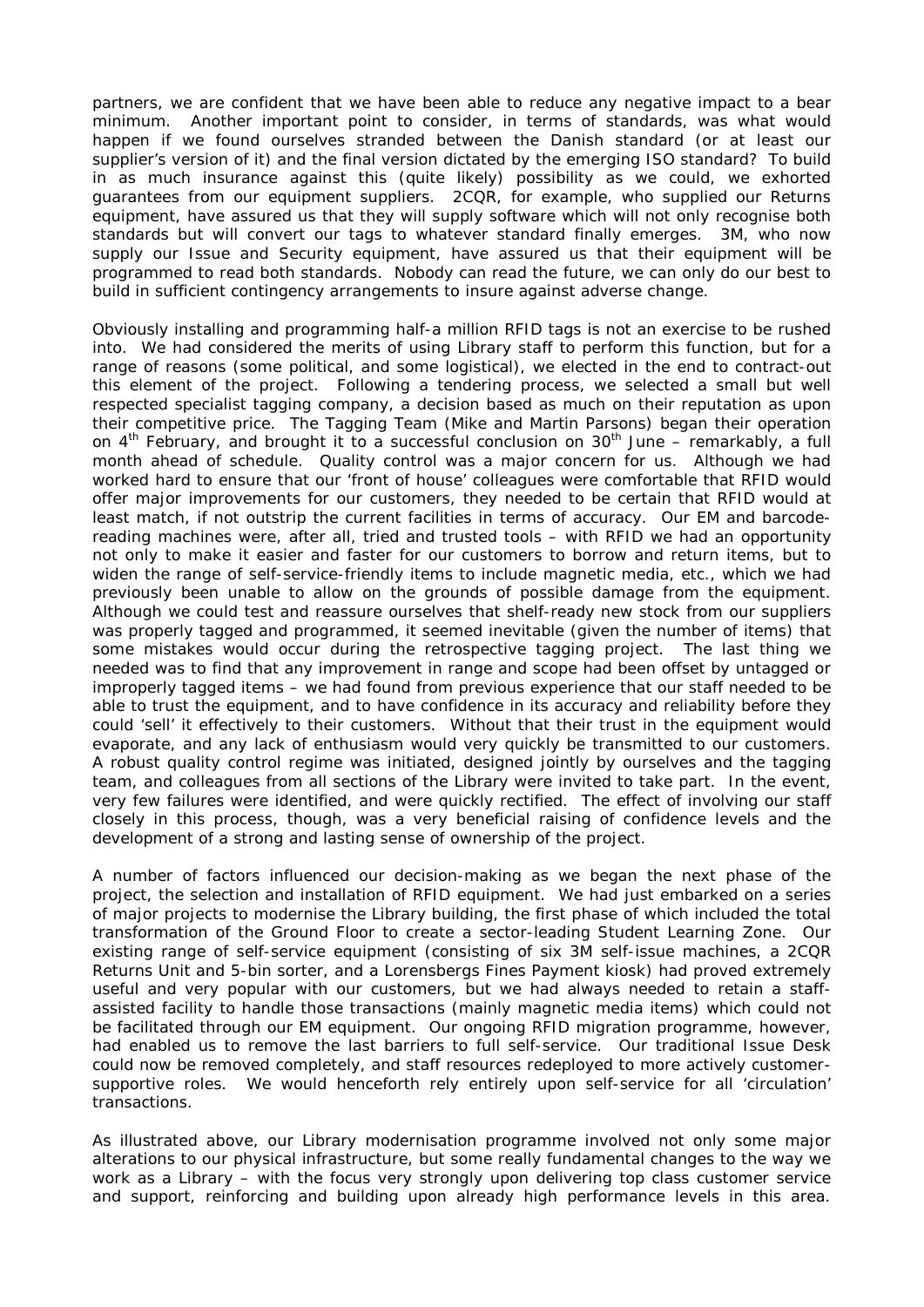Clearly, then, the equipment we selected would have to interact perfectly with our chosen tags, and would have to offer very high levels of reliability and flexibility – as well as delivering value for money. We exhaustively tested machines from three suppliers, and after a great deal of deliberation we selected 3M Self-Check units – on three counts: they are easy to use (the interface is simple and largely self-explanatory); they incorporate a changerecycling fines-payment facility (reducing the need for staff intervention), and our tests proved them to work extremely well with our stock. As part of the tendering process we arranged for colleagues to independently test the equipment offered by all three of the tendering suppliers (3M, 2CQR and Intellident). All three supplier's equipment behaved well, and read our tags correctly. Individual books were read equally as well by each, and so were piles of several books at a time (although the design of both Intellident and 2CQR's equipment restricted the number of items which could be offered). However, we were impressed that 3M's Issue machine was the only one which read our multi-pack items correctly - first time, every time. In addition, although each supplier had offered equipment which would accept payment of fines, 3M had an edge being the only manufacturer to offer change-recycling facilities, which would, of course, substantially and importantly reduce the requirement for staff intervention on an ongoing basis.

We have installed seven issue machines – six to replace our current compliment of EM machines, and an additional one will be employed to open up our previously 'closed' collections (Reservations and Restricted Loans, and the new 'Core Texts' collection of heavily used course books). These will be housed in a new Core Collections room, and protected by its own RFID security system.

Our existing 2CQR Returns Unit, originally supplied to operate using Barcodes and EM, has being converted to RFID, and we have added a second Returns Unit to reduce the need for queuing. Behind the scenes, the sorting equipment has been extended to incorporate a further two bins – and has been modified to catch any items which might have been on loan for long periods, and thus have yet to be tagged. We first obtained the equipment after we hosted an RFID in Libraries conference in December 2004 – our Director persuaded the manufacturer that it would be far more cost-effective to sell it to us at a small discount than transport it back to Finland – and we have been more than impressed by its reliability and usefulness ever since. Indeed, it has become such a vital part of our Circulation equipment that our staff almost revolted when it was dismantled in readiness for the Ground Floor conversion. The Lorensbergs Fines Payment Kiosk has been retained for use by anyone who needs to use banknotes to pay their fines (the 3M machines will accept coins, but not notes), and, to cover all bases, a card-payment facility will be introduced shortly, either attached to the 3M machines or offered via the Web, thus reducing even further the need to queue or to seek staff assistance for this type of transaction.

Has it been worth the effort? It's early days yet, and in many ways only time will tell – though we are very confident that it will have been. Some impacts are easily measurable, such as the length of time that customers are involved in 'circulation' transactions, or how much staff time has been saved in the search for 'lost' or 'reserved' books, but some are more complex. We will be monitoring a range of factors, but anticipate that one of the most important gains facilitated by RFID-enhanced self-service will be the re-focussing of valuable staffing resources away from the traditional 'Issue Desk' activities to provide enhanced, individual support to our customers.

## **Where next?**

So – we've done the basics, and by using RFID to enhance the traditional circulation tools, have created the opportunity for some really quite fundamental improvements to the way we operate. But what else can you do with RFID? It's helped us to re-allocate some valuable staff time which can be devoted to other efforts, most importantly to enhancing our assistive service to customers, but it's still not enough, and we want to reclaim even more staff time that we can devote to similar efforts. So – can RFID help us to work 'smarter'?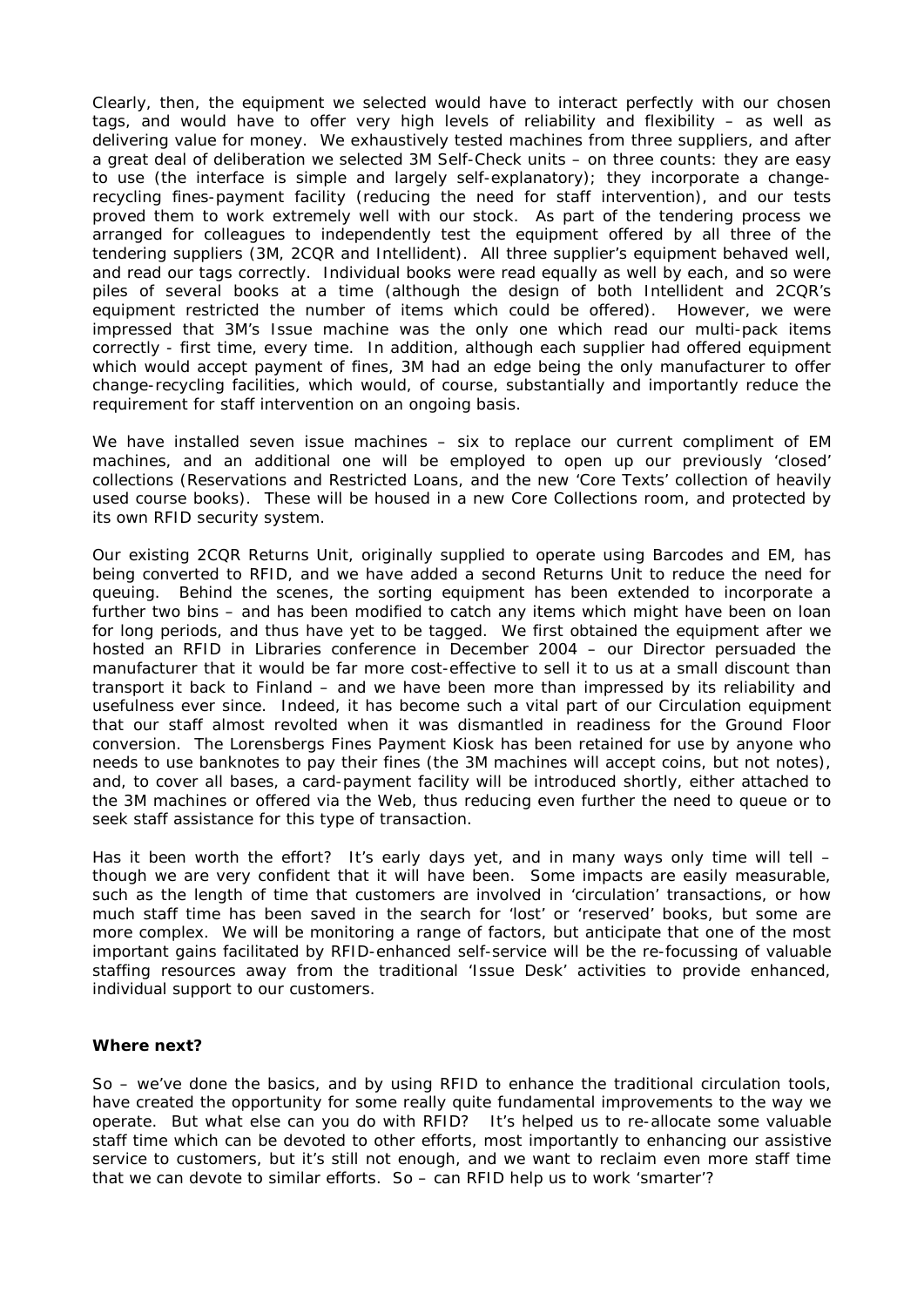Given that RFID is, at its simplest, just an alternative means of identification and location, how far can we push the boundaries? Can we use it to improve our performance in any other ways? Maybe it can.

RFID identifies individual items, remotely, and very fast – depending on the thickness of the items offered, it will read, recognise and record anything up to 10 items of assorted types at a time. The benefit to customers, in this respect, is that they can issue several items in the same amount of time as they used to issue one using our Barcode/EM equipment. Our new stock now arrives from suppliers in a shelf-ready condition, which includes a programmed RFID tag – so why can't we use the technology as part of the Acquisitions process, and thus remove yet another manual intervention? We've set up a project panel to look into just this, and are working with 2CQR and Talis to develop a system which will use our Returns machine to receipt new stock, and our Bin Sorter to filter the new stock ready for shelving. Having a second Returns Unit will enable us to do this whilst still retaining a fully automated Returns service – and the value-added benefits for our customers will include additional staff time allocated to direct customer service, and the books will reach the shelves probably days earlier than they might have done using the traditional manual methods. Also, by integrating this with the facilities offered by EDI and an integrated Talis / Agresso system, we hope also to have closed the final manual gap in our financial procedures. For example, when a box of shelf-ready, pre-tagged stock arrives from our suppliers, we will be able to open the box and offer the books to one of the Returns Units. The Returns Unit will, via the item's pre-created record in Talis (our LMS), be able to recognise the item as 'new stock'. The Talis record will be update as 'received', and the item deposited into the appropriate bin, either for immediate shelving or set aside as a reserved item for the subject librarian. The supplier will already have delivered an electronic invoice for the item via EDI (Electronic Data Interchange), and as part of the receipting process within Talis, a 'proceed to payment' flag would allow the invoice to be queued for payment, and the catalogue record exposed as 'in stock'. Several manual steps will have been removed from the process, saving valuable staff time which can then be redeployed to more productive activities, and saving probably several days delay in making the item available to customers. We hope to have this facility sorted (excuse the pun) during the next academic year.

And then there's the age-old problem of stock management and item location. We'll be using Stock Management tools which will assist staff to locate lost, missing, reserved items, etc, and for occasional stock-taking exercises – but why can't RFID just tell us what's on the shelves, and exactly where an item is?

It can, of course – there are already 'Intelligent Shelving' systems available which will feed library-wide information back to a staff terminal, making remote stock-taking and item location very easy. The system developed for the Singapore Library Service works very effectively, and similar systems are in use in bookshops in Scandinavia. As far as I am aware, no suppliers are offering a product in the UK which would be attractive to most libraries – certainly not unless they are willing to replace their current shelving systems with new. We are currently working with 2CQR and TagVision in Denmark to develop a freestanding product which will work with our metal shelves, and very much hope to pilot a system in the foreseeable future. There will be one major difference to the standard model, though – ours will certainly report back to staff monitors, but will also feed back to our online catalogue. We're really looking forward to the time when our customers can stop telling us 'The catalogue says the book's in the library, but it's not where it should be and I can't find it'. There are a number of issues to overcome here, of course – one major problem is that RFID and metal (or electronics) don't mix easily; another is the read-range of the RFID readers, and the need to ensure that the readers are looking only at the area required. We and our partners are confident, however, that with determination and persistence we will overcome these hurdles so that, once this system is operational, our customers will know not only where the item should be, but where it actually is – RFID will have reported the item's exact current location to them as part of their catalogue search, whether it's been misshelved in the stacks, is in use on a desk, or indeed which trolley it's on waiting to be reshelved. No more lost or mis-placed items – and we will certainly be able to tell which items have never been removed from the shelves, and so be able to identify stock for withdrawal